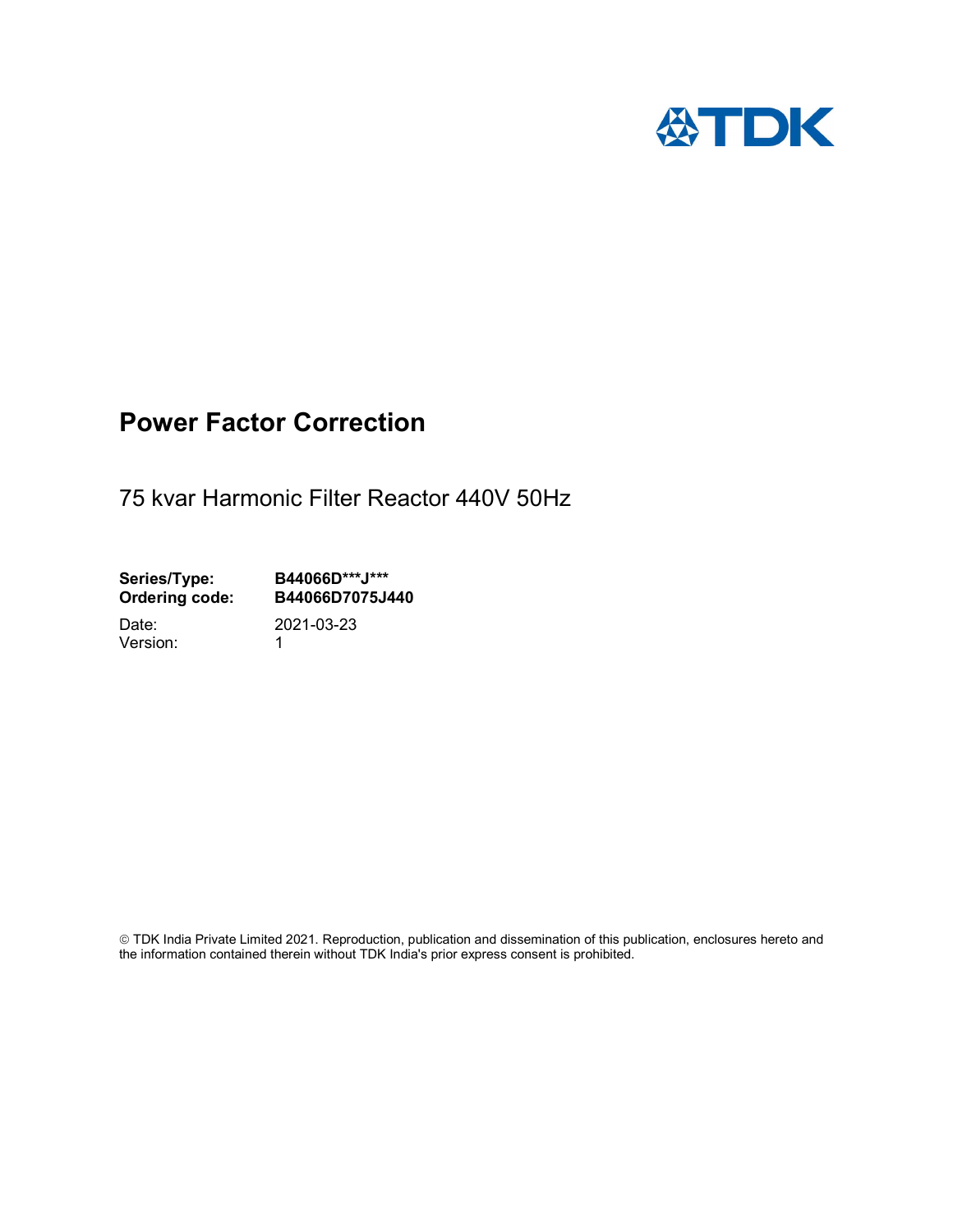# TDK

### Power Factor Correction and Content of the Content of the B44066D7075J440

#### 75 kvar Harmonic Filter Reactor 440V 50Hz<br>B44066D\*\*\*J\*\*\*

#### **Characteristics**

- $\blacksquare$  Highest linearity
- Temperature control via micro switch in inner coil
- $\blacksquare$  Highest life time by high quality materials
- **Low** losses
- $\blacksquare$  High overloading capability
- Safety device, temperature micro switch
- Copper winding
- **Low noise**

| <b>Technical data</b>                           |                |             |
|-------------------------------------------------|----------------|-------------|
| De-tuning factor p                              | $\overline{7}$ | $\%$        |
| Effective filter output $Q_C$                   | 50             | kvar        |
| Rated voltage $V_R$ <sup>1)</sup>               | 440            | V           |
| Rated frequency f                               | 50             | Hz          |
| Ambient temperature / Insulation class          | 40 / H         | $^{\circ}C$ |
| Capacitance C delta (tot.)                      | 1146.80        | μF          |
| Inductivity L                                   | $3 \cdot 0.62$ | mH          |
| Fundamental current 11 <sup>3)</sup>            | 104.32         | A           |
| Linear up to $4$ )                              | 170.26         | A           |
| Effective current $IRMS$ <sup>2)</sup>          | 111.70         | A           |
| Rated harmonic voltages (3rd/5th/7th/11th/13th) | 0.5/6/5/3.5/3  | $\%$        |
| Temperature protection (NC)                     | yes            |             |
| Total losses $P_D$                              | 300            | W           |
| Total weight                                    | 41             | kg          |

<sup>1)</sup> Voltage rise up to 106% of rated voltage is considered in current  $I_{\text{eff}}$ .

<sup>2)</sup>  $I_{eff} = \sqrt{(I_1^2 + I_3^2 + ... I_x^2)}$ 

<sup>3)</sup>  $11 = 1.06$   $\cdot$   $I_R$  ( $I_R$  = Capacitor current 50Hz)

<sup>4)</sup> Linear current =  $1.73$   $\cdot$  I<sub>R</sub> (I<sub>R</sub> = Capacitor current 50Hz)

#### **Connection**

| Line                | 1U1-1V1-1W1   |
|---------------------|---------------|
| Capacitors          | l 1U2-1V2-1W2 |
| Temperature control | 1 O<br>ے- ا   |

#### Reference standard IEC60076-6

CAP FILM ES PFC PM 2021-03-23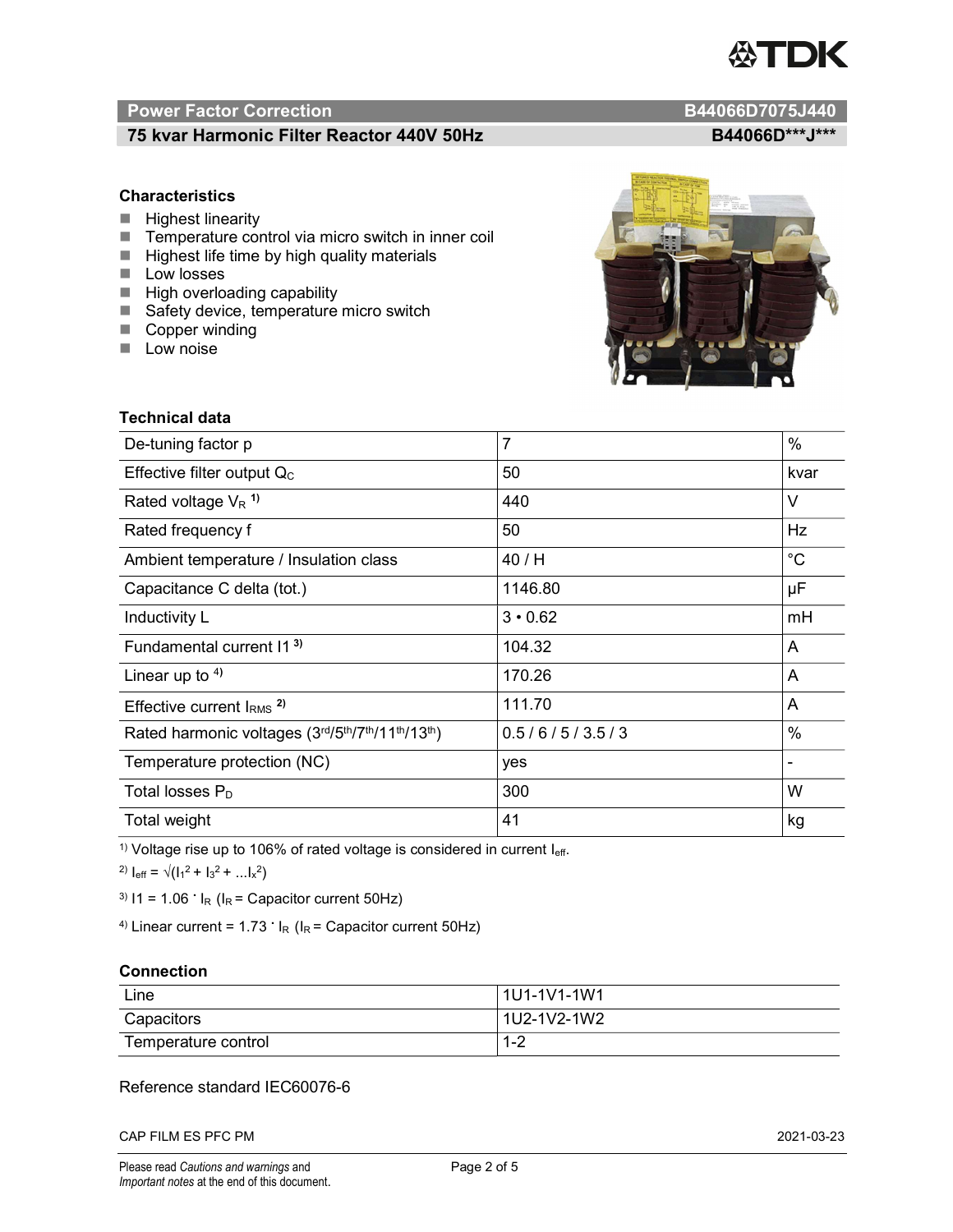

#### Power Factor Correction and B44066D7075J440

#### 75 kvar Harmonic Filter Reactor 440V 50Hz B44066D\*\*\*J\*\*\*

#### Dimensional drawings



#### **Dimensions**

| L/mm  | 300           | b/mm  | 150  |
|-------|---------------|-------|------|
| H/mm  | 270           | e/mm  | 97±5 |
| W/mm  | 180±5         | d1/mm | 10.8 |
| 11/mm | 250           | d2/mm | 15.5 |
| 12/mm | 250           | A     | 175  |
| n1/mm | 150           | B     | 132  |
| n2/mm | $138.5 \pm 3$ | Ø     | 10.5 |

#### Cautions and warnings

- Do not install the reactor in case of any visible damages.
- $\blacksquare$  Installation must be done by skilled personnel only.
- Do not use or store harmonic filter reactors in corrosive atmosphere, especially where chloride gas, sulphide gas, acid, alkali, salt or similar substances are present.
- $\Box$  Do not touch the device during operation: all electrically active parts of this equipment such as windings, electronic components, leads, fuses and terminals carry a dangerous voltage which can lead to burns or electric shock.
- Covers which protect these electrically active parts from being touched must not be opened or removed during operation.
- Before any assembly or maintenance work is started, all installations and equipment must be disconnected from the power source.
- Noncompliance with these instructions may lead to death, serious injury or major damage to equipment.

#### FAILURE TO FOLLOW CAUTIONS MAY RESULT, WORST CASE, IN PREMATURE FAILURES OR PHYSICAL INJURY.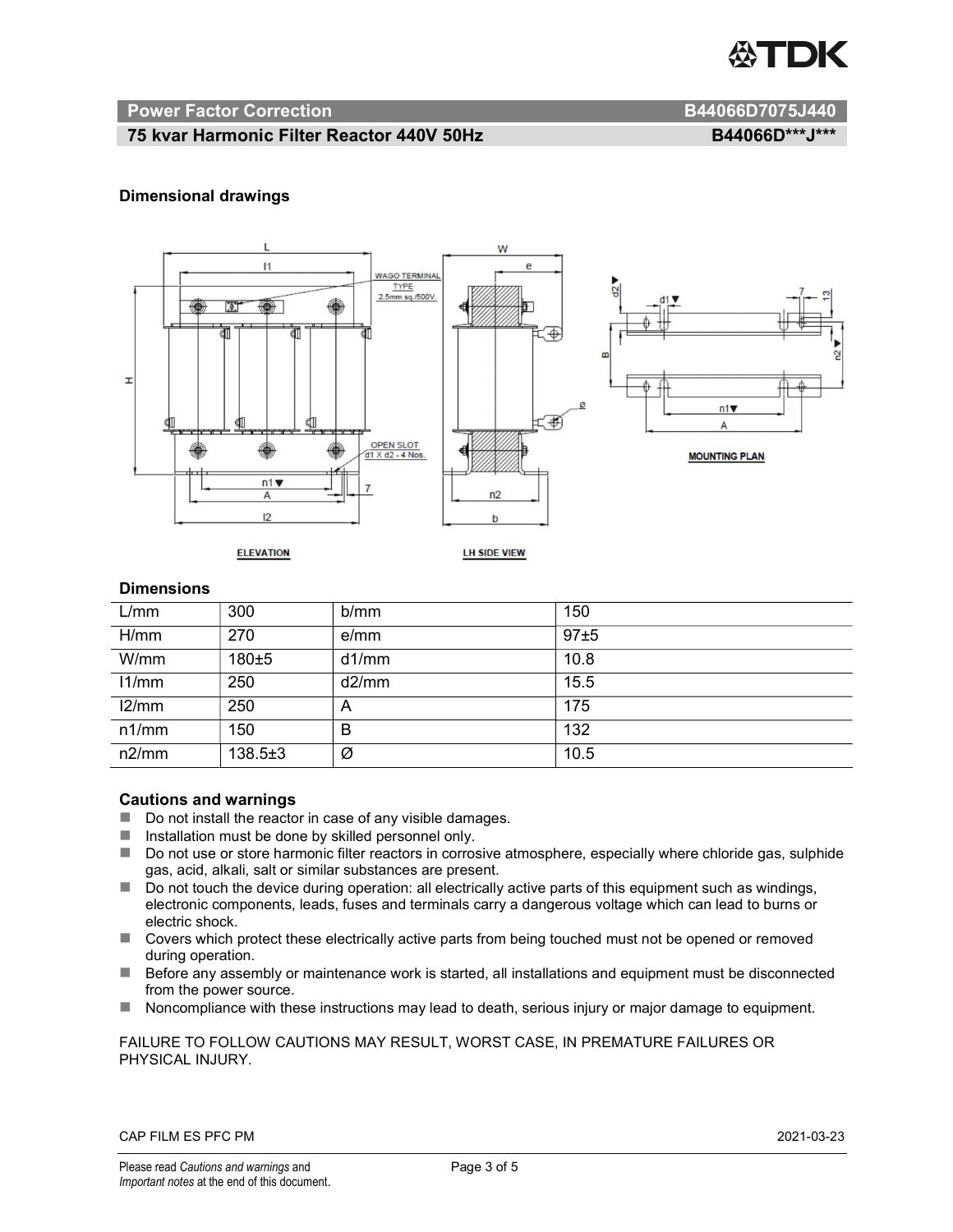

### Power Factor Correction **B44066D7075J440**

#### 75 kvar Harmonic Filter Reactor 440V 50Hz B44066D\*\*\*J\*\*\*

The following applies to all products named in this publication:

- 1. Some parts of this publication contain statements about the suitability of our products for certain areas of application. These statements are based on our knowledge of typical requirements that are often placed on our products in the areas of application concerned. We nevertheless expressly point out that such statements cannot be regarded as binding statements about the suitability of our products for a particular customer application. As a rule we are either unfamiliar with individual customer applications or less familiar with them than the customers themselves. For these reasons, it is always ultimately incumbent on the customer to check and decide whether a product with the properties described in the product specification is suitable for use in a particular customer application.
- 2. We also point out that in individual cases, a malfunction of electronic components or failure before the end of their usual service life cannot be completely ruled out in the current state of the art, even if they are operated as specified. In customer applications requiring a very high level of operational safety and especially in customer applications in which the malfunction or failure of an electronic component could endanger human life or health (e.g. in accident prevention or life-saving systems), it must therefore be ensured by means of suitable design of the customer application or other action taken by the customer (e.g. installation of protective circuitry or redundancy) that no injury or damage is sustained by third parties in the event of malfunction or failure of an electronic component.
- 3. The warnings, cautions and product-specific notes must be observed.
- 4. In order to satisfy certain technical requirements, some of the products described in this publication may contain substances subject to restrictions in certain jurisdictions (e.g. because they are classed as hazardous). Useful information on this will be found in our Material Data Sheets on the Internet (www.tdk-electronics.tdk.com/material). Should you have any more detailed questions, please contact our sales offices.
- 5. We constantly strive to improve our products. Consequently, the products described in this publication may change from time to time. The same is true of the corresponding product specifications. Please check therefore to what extent product descriptions and specifications contained in this publication are still applicable before or when you place an order.

We also reserve the right to discontinue production and delivery of products. Consequently, we cannot guarantee that all products named in this publication will always be available. The aforementioned does not apply in the case of individual agreements deviating from the foregoing for customer-specific products.

- 6. Unless otherwise agreed in individual contracts, all orders are subject to our General Terms and Conditions of Supply.
- 7. Our manufacturing sites serving the automotive business apply the IATF 16949 standard. The IATF certifications confirm our compliance with requirements regarding the quality management system in the automotive industry. Referring to customer requirements and customer specific requirements ("CSR") TDK always has and will continue to have the policy of respecting individual agreements. Even if IATF 16949 may appear to support the acceptance of unilateral requirements, we hereby like to emphasize that only requirements mutually agreed upon can and will be implemented in our Quality Management System. For clarification purposes we like to point out that obligations from IATF 16949 shall only become legally binding if individually agreed upon.